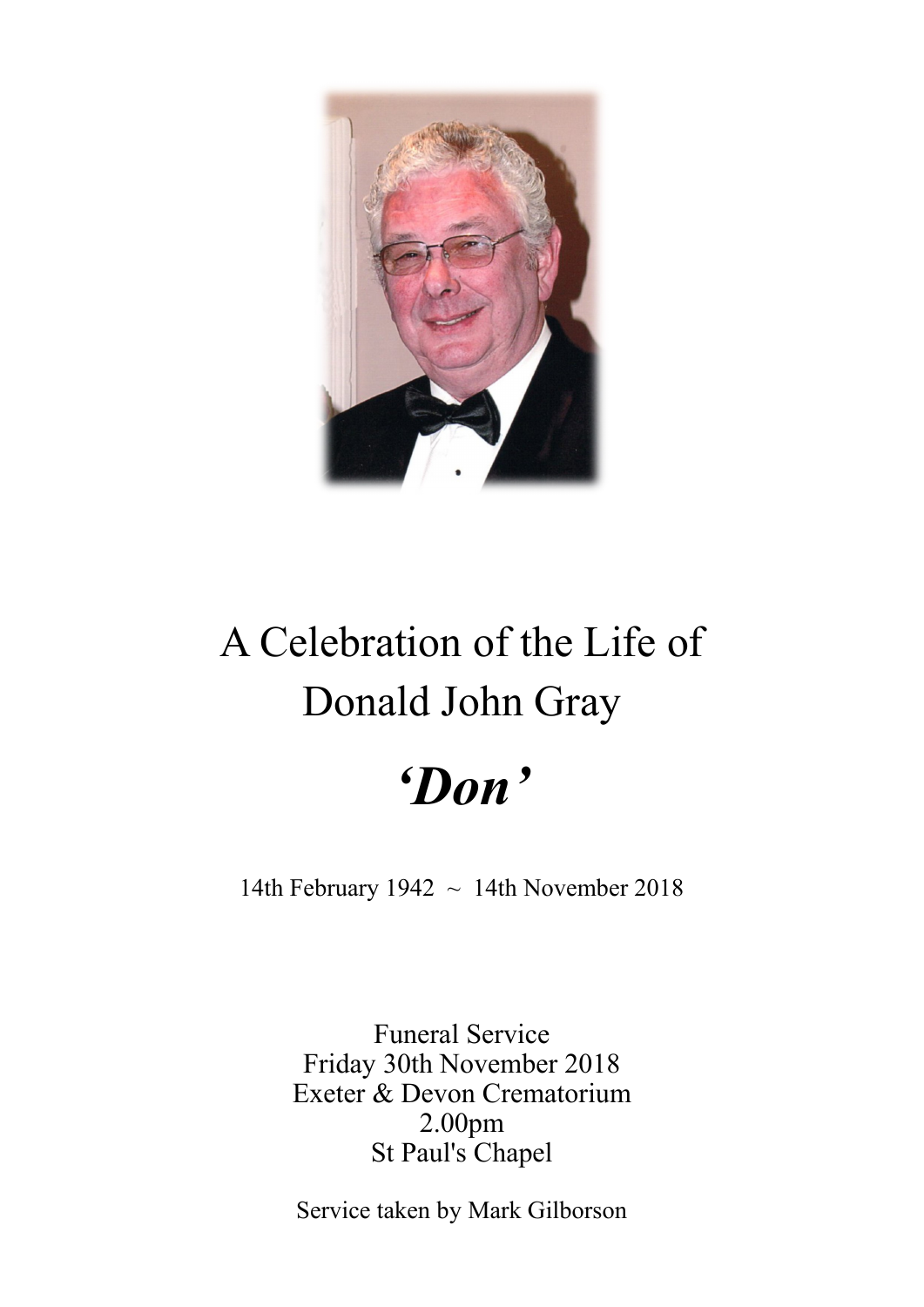#### **Entrance Music**

*'The Lark Ascending'* by Vaughan Williams-Hugh Bean

#### **Opening Words**

#### **Congregational Song**

*'Morning Has Broken'* by Cat Stevens

**Tributes and memories to include:**

#### **Memories from Don's life written by Tina**

**Memories from Dimpsie Shepherd**

**Memories from Julia**

#### **Memories from Jason to include the poem**

'Do Not Stand at My Grave and Weep'

Do not stand at my grave and weep, I am not there, I do not sleep. I am a thousand winds that blow. I am the diamond glint on snow. I am the sunlight on ripened grain. I am the gentle autumn rain. When you wake in the morning hush, I am the swift, uplifting rush Of quiet birds in circling flight. I am the soft starlight at night. Do not stand at my grave and weep. I am not there, I do not sleep. Do not stand at my grave and cry. I am not there, I did not die!

Mary Frye [1932]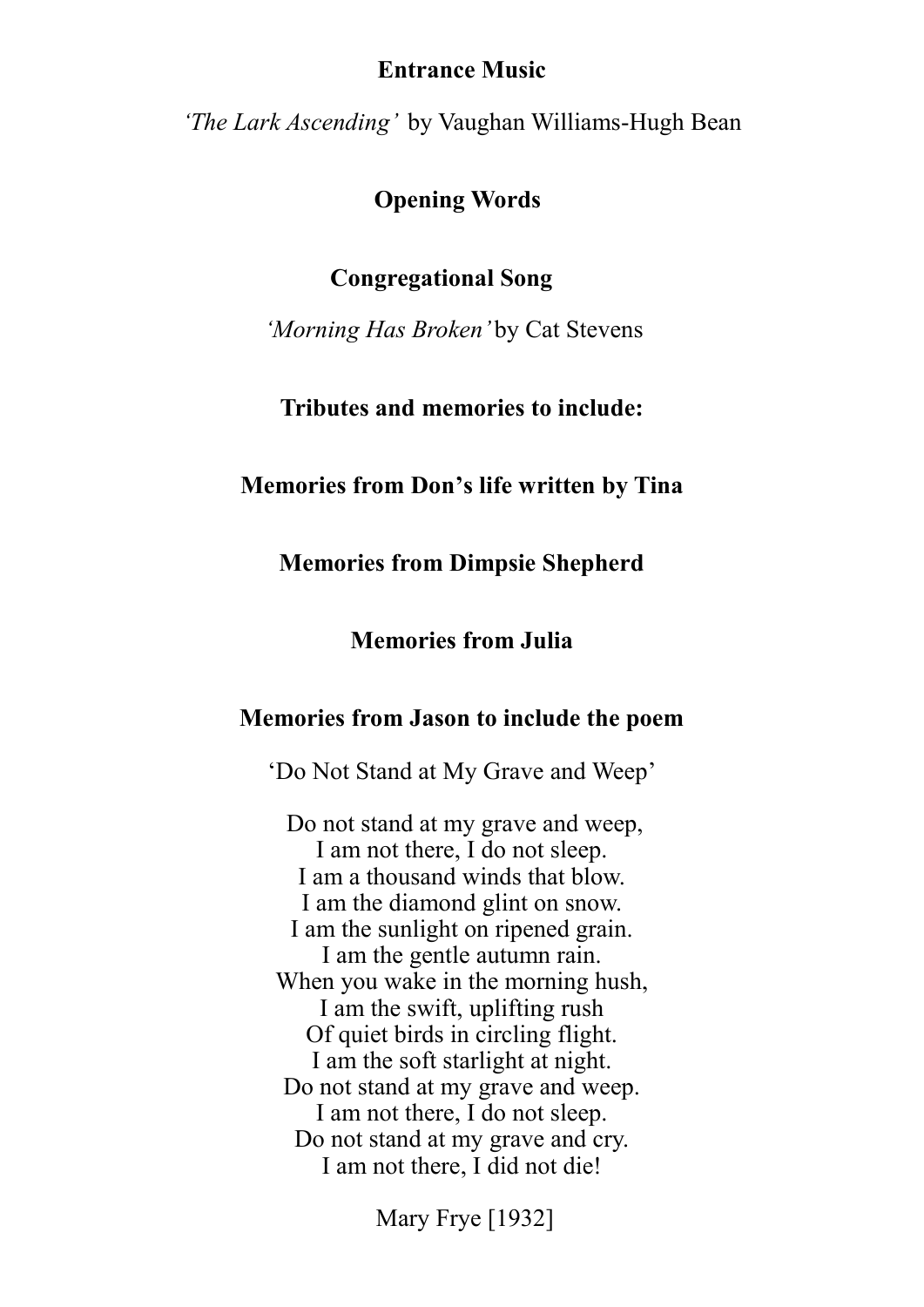#### **Poem read by Tina – written by Don**

#### **Reflection Music**

*'What a Wonderful World'* sung by Jared (Don's Grandson)

#### **The Committal**

#### **Lord's Prayer**

Our Father, who art in heaven, hallowed be thy name; thy kingdom come; thy will be done; on earth as it is in heaven. Give us this day our daily bread. And forgive us our trespasses, As we forgive those who trespass against us. And lead us not into temptation; but deliver us from evil. For thine is the kingdom, the power and the glory, For ever and ever. Amen.

**Closing words** 

#### **Recessional Music**

*'Blue Skies'* by Jim Reeves



*You are welcome to join the family after the service for light refreshments at The Drewe Arms Broadhenbury. EX14 3NF*